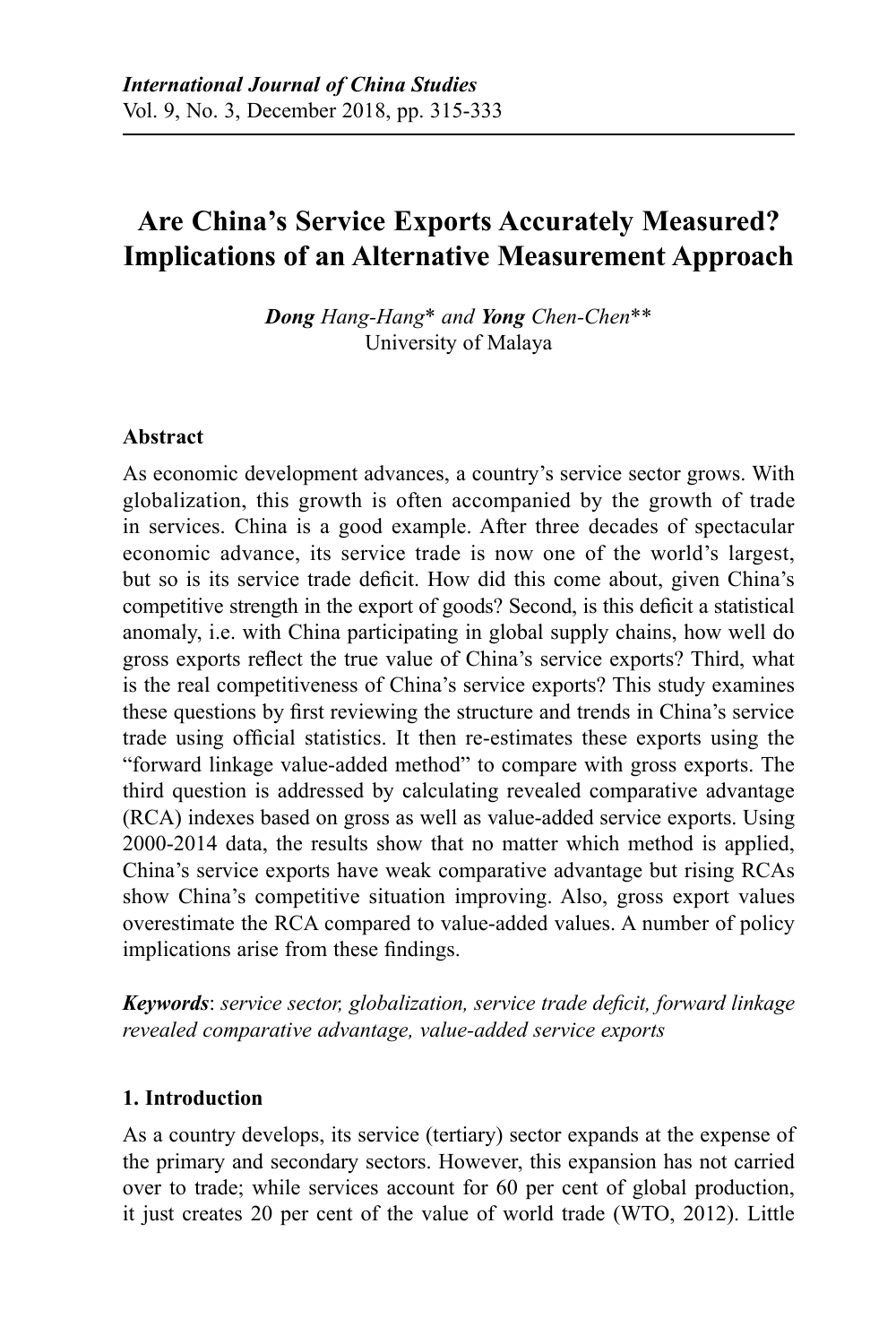wonder then that trade analysis is heavily focused on the trade in goods. But this is changing, while the total global service exports was only US\$367.1 billion in the 1980s, this have increased to US\$4,861.5 billion by 2014, an increase of about 13.2 times and an average annual growth rate of around 8 per cent (WTO, 2015). Service trade is becoming the "new engine" leading global growth (WTO, 2013).

In addition, trade in services is also a source of trade diversification. With the costs of communications, travel and information flow continuously falling, it has become easier to create a service in one place and consume it in another place, thus increasing the tradability of services. Furthermore, service trade can generate high value added. According to data from OECD (2011), service sectors created 60 per cent of total value-added in developed countries. By 1999, over 60 per cent of the value of all cross-border mergers and acquisitions was generated by the service sector (UNCTAD, 2000).

At 6 per cent share of global service exports, China was the third largest exporter behind the US and UK. However, unlike its trade in goods, China's service trade has been in deficit for 20 consecutive years from 1995 to 2015, and this deficit is growing. In 2014, China's service trade deficit had increased to US\$159.9 billion, making it the biggest service trade deficit in the world (WTO, 2015). This together with the growing importance of this trade, provides strong grounds to examine China's service export competitiveness.

This paper examines the issues surrounding China's service trade. It is organized as follows. In the next section a brief review of relevant theories is followed by an account of empirical work on China. Section 3 deals with the methodology applied in this paper as well as the data used for estimation. In meeting one of the objectives of this paper, Section 4 reviews the development of China's service exports using gross values as commonly measured. Using value added as well as gross service exports, Section 5 estimates revealed comparative advantage indices to assess the comparative advantage of each category of service exports. Section 6 concludes with implications of the findings for policies towards these export sectors.

## **2. Literature Review**

Before the early 1990s, economists discussed the applicability of the comparative advantage principle to service trade through the factorintensive approach (Hindley and Smith, 1984; Deardorff, 1984; Melvin, 1989; Jones and Ruane, 1990; Burgess, 1990). Deardorff (1984) confirmed the applicability of comparative advantage in service trade by using the Heckscher-Ohlin model. However, in the era of globalization, with the service trade structure shifting to capital and knowledge-intensive services, the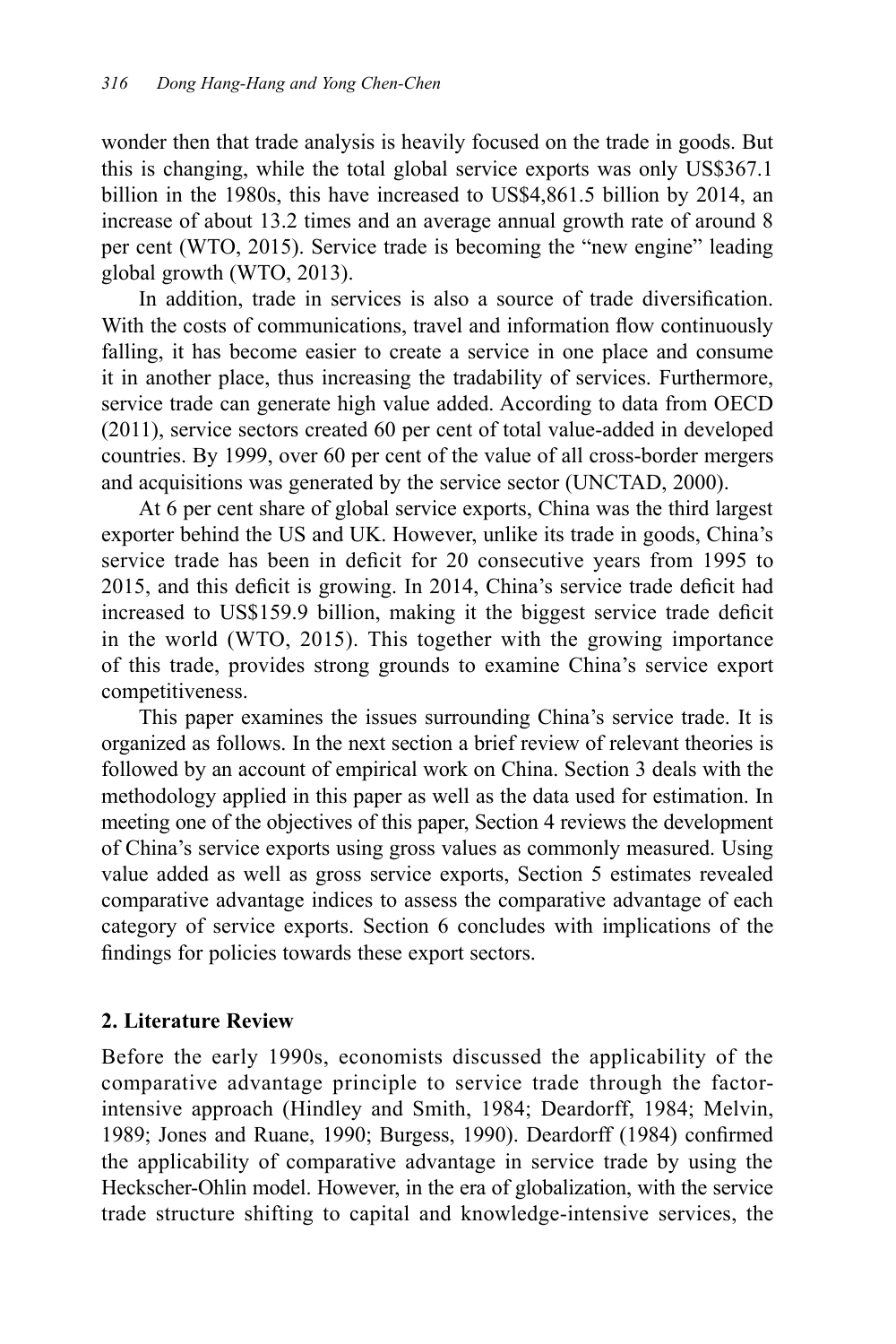traditional trade theory has been found wanting in explaining trade in services and the issue of competitiveness in service trade.

Most early research on the competitiveness of service trade rely on indicators for making recommendations to enhance the competitiveness of service trade. For example, Sapir (1982, 1986) verified the applicability of comparative advantage in service trade and concluded that service sectors have different advantages among different countries. Since then, scholars have begun to use the revealed comparative advantage (RCA) index to analyze the competitiveness of a country's service trade (for example, Peterson and Barras, 1987; Zhao and Li, 2005).

In addition, services like trade logistics, trade insurance and finance depend heavily on the trade in goods. Thus, the relevant theory here is the theory of derived demand. As an economic term, derived demand describes the demand for a good or service resulting from the demand for an intermediate or related good or service.

In China, Chen and Li (2014) studied the competitiveness of the country's trade in services based on the different indicators of degree of openness (DO), market share (MS) index, revealed comparative advantage (RCA) ndex, and trade competitiveness (TC) index and found that China's service trade competitiveness in the world is very weak. Seyoum (2007) analyzed the international competitiveness of business, finance, transportation and tourism in the developing countries and proposed measures to enhance the competitiveness of the service industries. Zhao and Xu (2007) studied the international competitiveness of transportation services. A number of other service sectors have also been studied. Examples are Huang and Deng (2010) on financial services, Li and He (2012) on education services, and Yang (2009) on the transportation, tourism and architecture sectors.

Studies have also been undertaken using the value-added of goods exports instead of gross value of goods exports on the grounds that the value of imported intermediate goods should be excluded from the value of exports. Thus, Ma and Duan (2015) applied the world input-output table (WIOT) and TiVA database and found that China's domestic value-added is exhibiting a recovering trend in recent years. Li and Zhang (2015) applied the data from the OECD-WTO value-added trade database to analyze the revealed comparative advantage (RCA) of China's trade in services using value-added export data. Koopman, Wang and Wei (2012) also calculated sectoral RCAs from the perspective of value added.

Value added export data have been further refined but again applied only to the exports of goods. Using the Koopman, Powers, Wang and Wei (2010) approach<sup>1</sup>, Brakman and Van Marrewijk (2017) determined the distributions of revealed comparative advantage (RCA) in terms of gross exports of goods and value added for 40 countries. They confirmed that the distributions of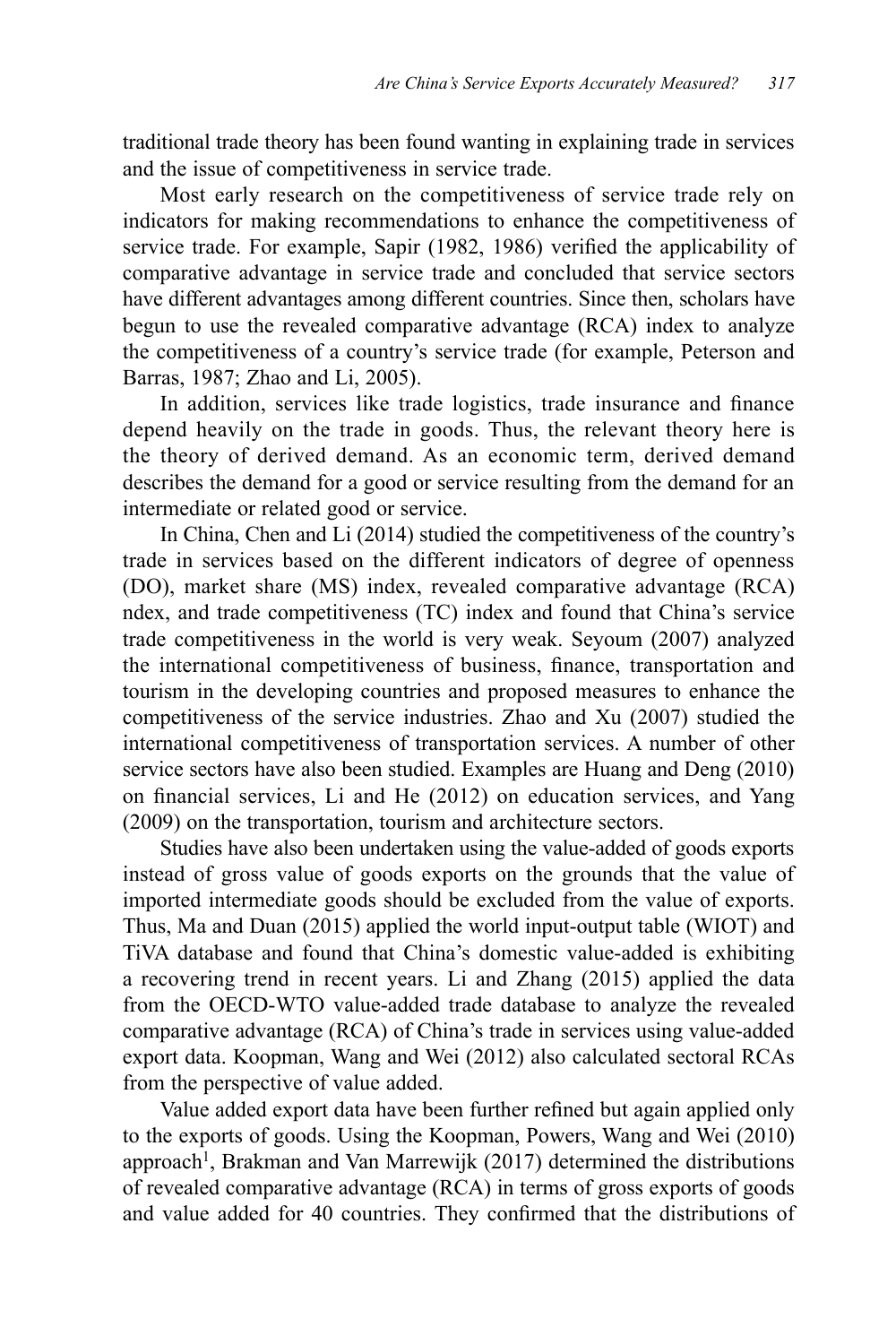RCA calculated with gross exports and the value added data they generated are indeed significantly different from each other.

In a significant departure from most studies focusing on goods trade, Wang, Wei and Zhu (2013) suggested further refinement of the value-added concept by distinguishing between indirect exports of a service sector's value added via aggregate exports from other service sectors of the same exporting country (forward linkage based value-added exports) and value added from all service sectors of a given exporting country embodied in a given service sector's gross exports (backward linkage based value-added exports). They used the forward linkage value added exports to calculate the RCA\_F index for electrical and optical equipment in mainland China and the United States and compared them with the RCA index based on gross value exports.

## **3. Methodology and Data**

Like a number of earlier studies on China, this paper uses the RCA index to measure the comparative advantage of a sector. This is an index used in international economics for calculating the relative advantage or disadvantage of a certain country in a certain class of goods or services as evidenced by trade flows. It is based on the Ricardian comparative advantage concept. It most commonly refers to an index, called the Balassa index, introduced by Balassa (1965). Balassa's (1965) RCA index is defined as the percentage share of a specific sector in national exports divided by the percentage share of that sector in world exports. The larger the RCA value, the stronger the international competitiveness of the service trade. This index is an important indicator to measure a country's comparative advantage in the world market. However, the traditional RCA index ignores both international and domestic production sharing. Thus, taking into account such production sharing, this study uses a new method – a forward-linkage based measure of value added service exports, which incorporates indirect exports of a service sector's value added embodied in other service sectors' exports. The reference standards

| Competitive Judgement                |
|--------------------------------------|
| Very Strong competitive disadvantage |
| Strong competitive disadvantage      |
| Has a revealed comparative advantage |
| Strong competitive advantage         |
| Very Strong competitive advantage    |
|                                      |

**Table 1** The Criteria for Competitiveness of RCA Index

Source: Balassa (1977).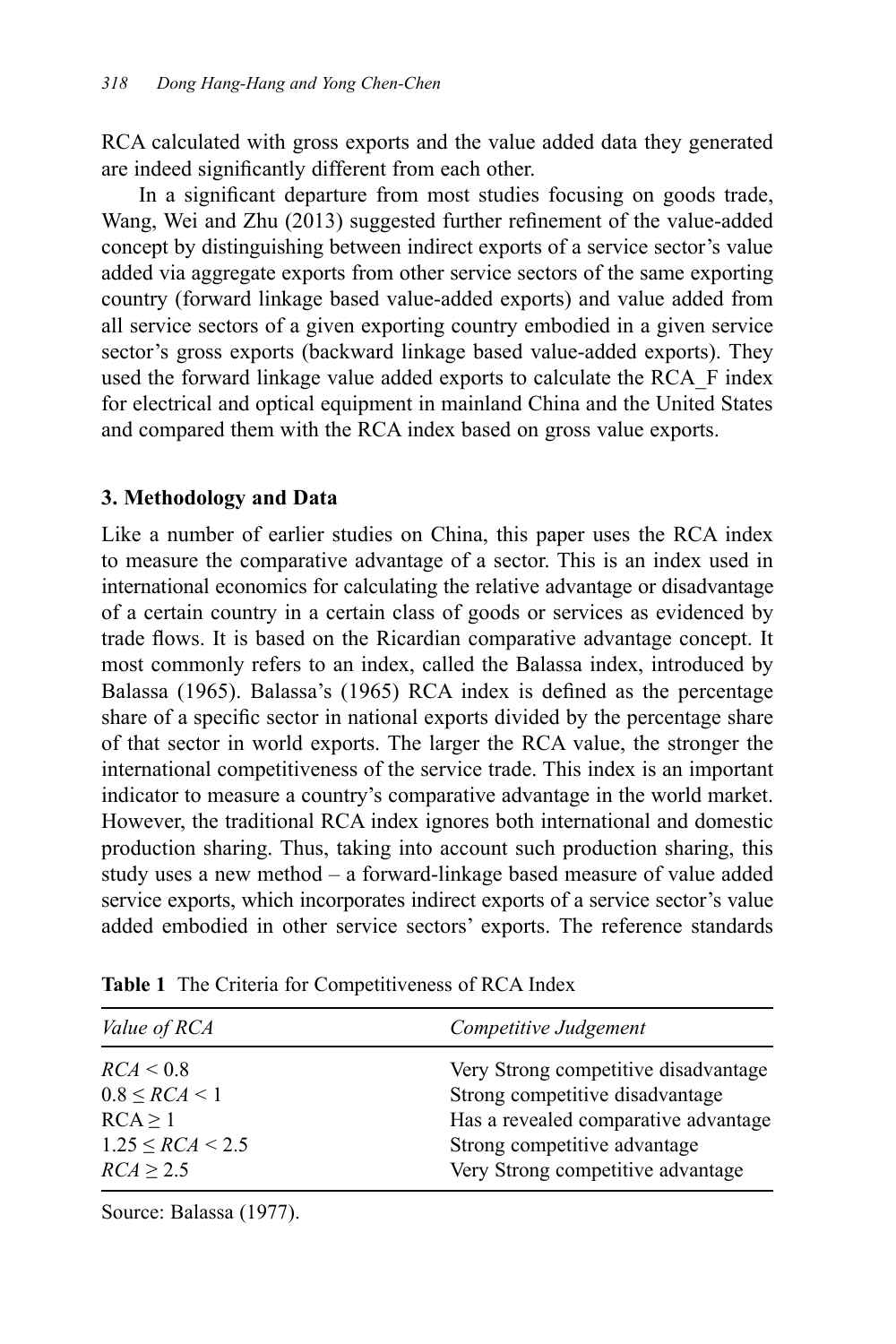and meanings of the RCA index used in this paper refer to the standards established by the Japan External Trade Organization (JETRO).

#### *3.1. Decomposition of Value Added Based on Forward Linkage*

From the global value chain perspective, the traditional RCA index neglects the domestic and the international division of labour. Specifically, the traditional RCA index ignores the fact that a country-sector's value added may be exported indirectly through the country's export in other sectors. Furthermore, the traditional RCA index fail to deal with the fact that the gross export of a country's sector includes parts of foreign value (FVA and FDC). Therefore, this study will apply the correct measure of comparative advantage which includes indirect exports of a sector's value added via other sectors of the exporting country and exclude pure double counted terms in aggregate exports and foreign-originated value added.

After considering the domestic and international division of labour in production, the context defines a new indicator to measure the revealed comparative advantage of a country (short for "New RCA index" or RCA\_ value added). That is defined as the share of a country-sector's forward linkage based measure of domestic value added in exports in the country's total domestic value added in exports relative to that sector's total forward linkage based domestic value added in exports from all countries as a share of global value added in exports as proposed by Wang, Wei and Zhu (2013).2

## *3.2. Sample and Data*

The updated (World Input-Output Database) WIOD provides the World Input-Output Table (WIOT) for the time series from 2000-2014, which covers 43 countries and 56 industry sectors.

The classification of trade in services in this paper is in accordance with the International Standard Industrial Classification (ISIC), Rev.4 categories. It separates the service industries into 12 sectors. The twelve sectors are construction, wholesale and retail trade, transportation and storage, accommodation and food service, information and communication, financial and insurance activities, real estate activities, professional, scientific and technical activities, administrative and support service activities, education, human health and social work, arts, entertainment and recreation.

## *3.3. China's Service Exports*

China's service trade has increased rapidly since its opening-up in 1978. Its service imports increased from US\$1.9 billion in 1982 to US\$382.1 billion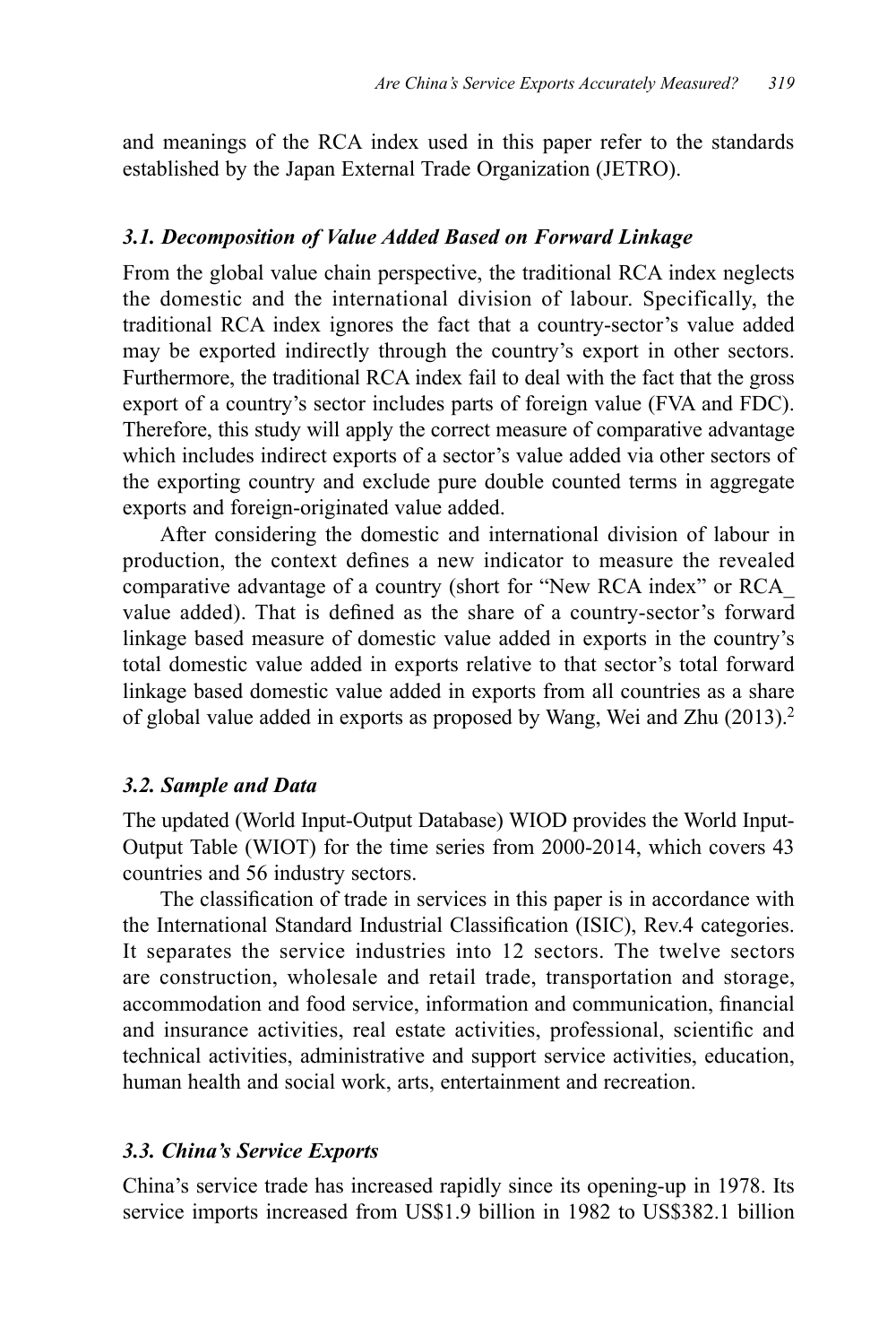in 2014, with an average annual growth rate of 18 per cent, making China the second largest service importer next to the United States in 2014. Service exports also increase from US\$2.5 billion to US\$222.2 billion, an annual growth rate of 15.1 per cent. However, with the more rapid increase of service imports, the service trade deficit has increased. In 2014, the service trade deficit reached US\$159.9 billion, the largest in the world.

Currently, the main service export sectors are China's traditional service sectors like travel, transportation, construction and other business services. In 2014, the export share of these four sectors was 65.9 per cent of China's total service exports. The modern service industries such as consulting, financial services and computer and information technology also account for an important share of total service exports (34.1 per cent) as shown in Figure 1. Some modern service industries such as communication, insurance, film, audio visual, advertising and media, royalties and licence fees account for a small share of service exports, implying that these modern service industries lack competitiveness since the level of competitiveness of a country's services trade is related to the composition of the country's service trade sectors, that is the export and import of services (Yao and Fang, 2013).

Calculating China's service trade between 2000 and 2014 using gross value and value added methods shows that China's service exports calculated





Source: China Statistics of Trade in Services 2014.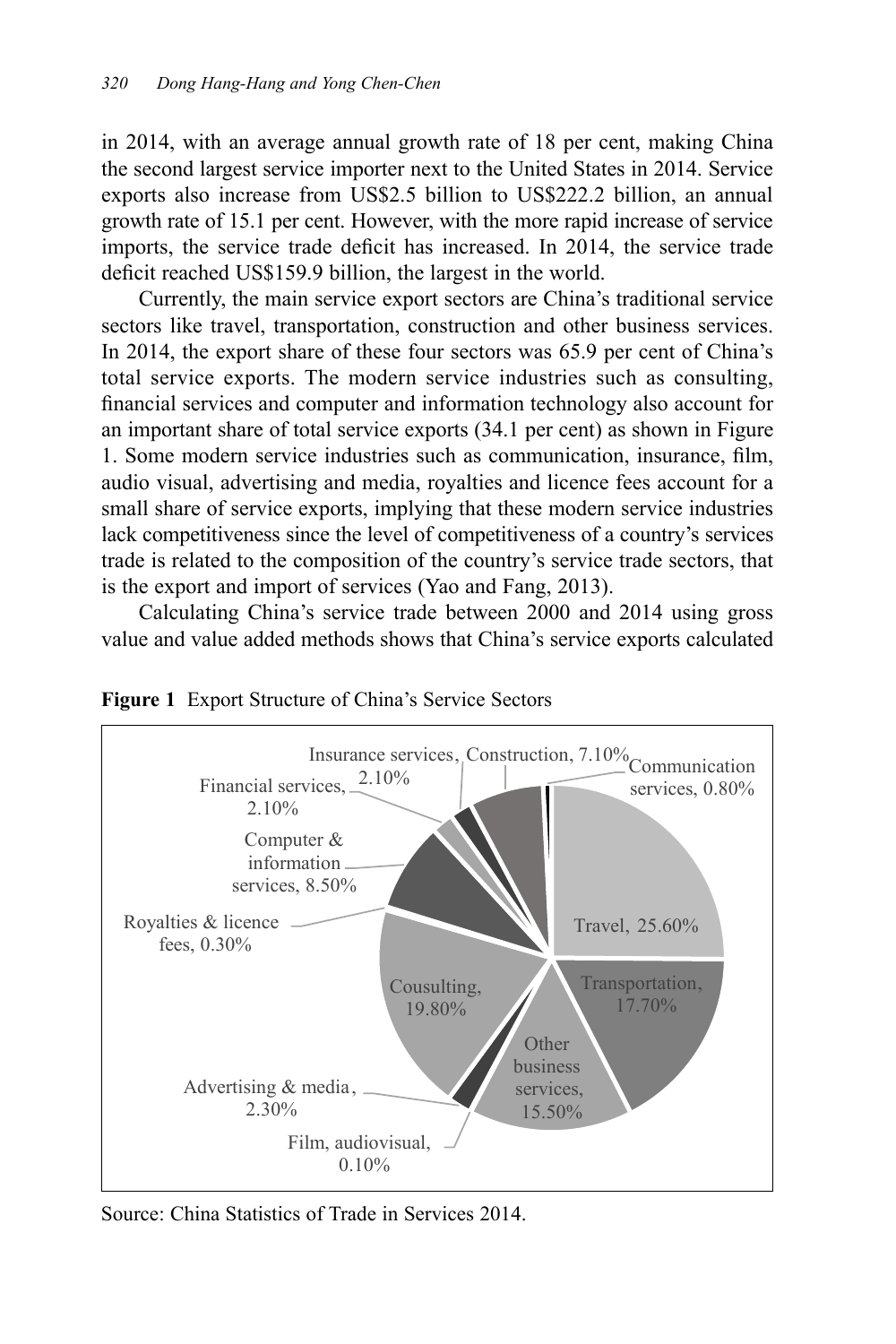| Year | Conventional Value<br>Method (SGX) | Value Added<br>Method SDVA | Overestimated<br>Rate $(\%)$ |
|------|------------------------------------|----------------------------|------------------------------|
| 2000 | 518,86.82                          | 458,03.38                  | 13.28                        |
| 2001 | 582,30.82                          | 516,85.48                  | 12.66                        |
| 2002 | 719,13.37                          | 632,83.70                  | 13.64                        |
| 2003 | 792,49.05                          | 686, 34. 29                | 15.47                        |
| 2004 | 976,43.07                          | 831,26.23                  | 17.46                        |
| 2005 | 114,549.34                         | 976,80.32                  | 17.27                        |
| 2006 | 144,732.14                         | 122,741.45                 | 17.92                        |
| 2007 | 195,471.90                         | 165,270.74                 | 18.27                        |
| 2008 | 255,588.64                         | 219,028.95                 | 16.69                        |
| 2009 | 237,475.92                         | 209,556.51                 | 13.32                        |
| 2010 | 296, 103. 20                       | 257,097.85                 | 15.17                        |
| 2011 | 368,016.79                         | 318,104.92                 | 15.69                        |
| 2012 | 398, 304. 97                       | 347,987.89                 | 14.46                        |
| 2013 | 385, 163. 32                       | 337,366.43                 | 14.17                        |
| 2014 | 398,128.29                         | 353,227.44                 | 12.71                        |

**Table 2** Total Export Value of China's Service Trade Based on Different Calculation Methods, 2000-2014 (Unit: US\$ billion)

Note: Overestimate Rate = (Service Gross Export Value  $(SGX)$  – Service Domestic Value Added Export Value (SDVA))/Service Domestic Value Added Export Value (SDVA)  $\times$  100 per cent.

Source: Author's calculation based on WIOTs.

in gross terms are higher than in value-added terms, the average overestimate being around 15.21 per cent, as shown in Table 2. This means a large number of intermediate goods have been double-counted in the calculation of gross exports. The value added statistical method removes this double-counting and is a better measure of the actual value of exports originating from China.

The overestimate rose from just under 13 per cent to over 18 per cent in 2007, declining thereafter back to what it was in 2000. The reason for this was changes in the sectoral composition of service exports. The overestimate rate displays an increasing trend from 2000 to 2007, after which the overestimate rate gradually decreases from the peak to the bottom point, that is 12.71 per cent in 2014. Despite the fact that the overestimate rate continuously declines after 2007, Liu and Wang (2017) also reported that the overestimate rate shows a downward trend from 2000 to 2014, which indicates that even though most of the incremental value is created by other countries, the domestic value added belonging to the home country is increasing. It shows that Chinese service industry is continuously moving upstream Liu and Wang (2017). However,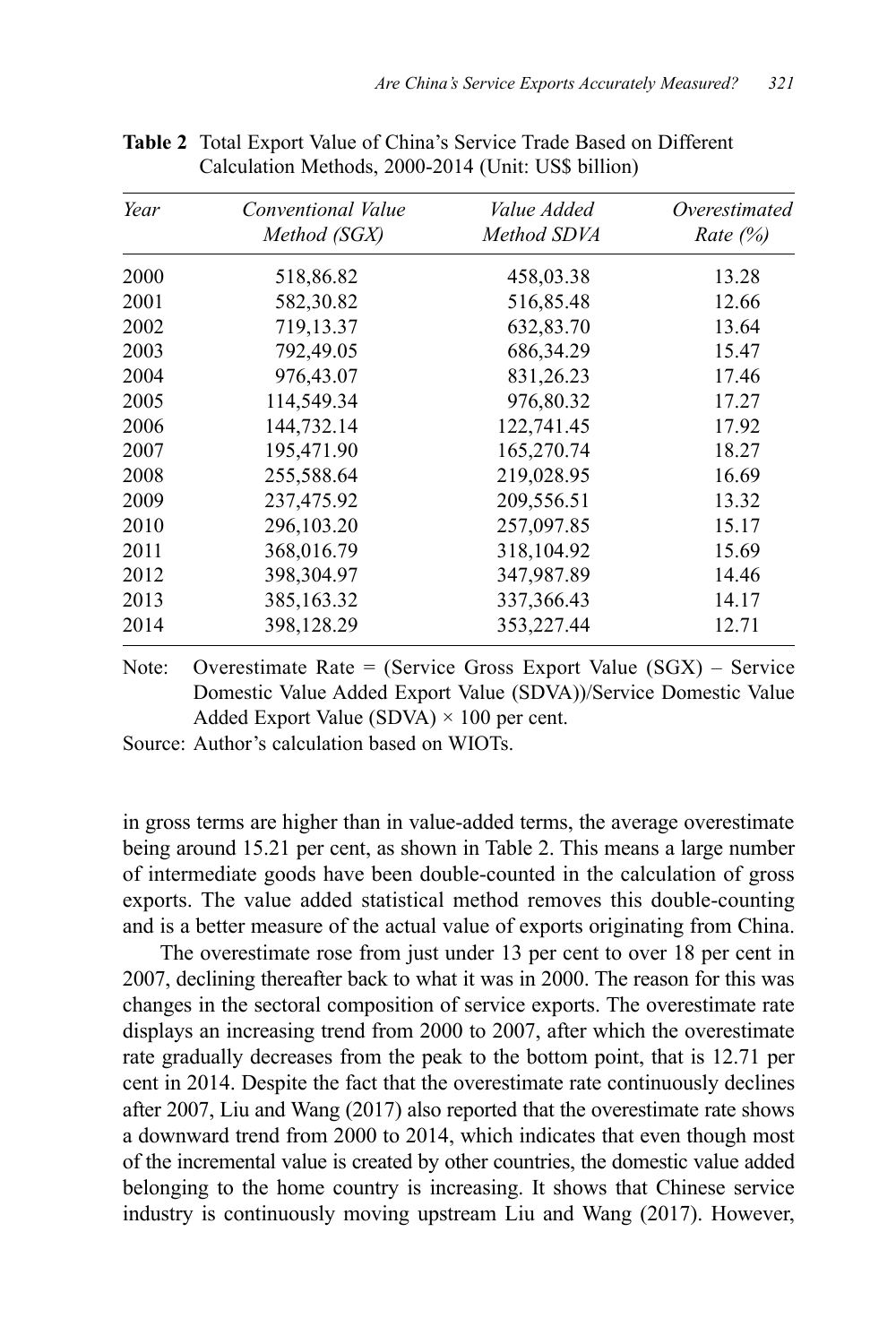the proportion of overestimation is still greater than 10 per cent, which demonstrates that the gross value method contains a large number of repeated trade statistics, that is, a large number of intermediate goods are involved in the calculations. Therefore, it exaggerates the total export of China's service and thus is unable to present the real situation of China's service export.

As Table 2 shows, the total export value of China's service trade based on two different methods shows an increasing trend. Wang, Wei and Zhu (2013) decomposed bilateral exports into 16 value added parts and the double counting items. Since domestic value added (DVA) is a part of gross exports, the value of DVA is less than that of gross exports. When the export value calculated by the conventional value method is greater than the value calculated by the value added method, it will show an overestimate. The greater this difference, the larger is the overestimate rate.

For the twelve service sub-sectors, the overestimate using gross value ranges between 1.62 per cent and 27.7 per cent, as shown in Figure 2. The highest average overestimate rate appears in the construction sector, which confirms the findings of Liu and Wang (2017). However, this overestimate is gradually decreasing between 2000 and 2014, indicating that China's service





- Note: c27 is construction, c28-c30 is wholesale and retail trade, c31-c35 is transportation and storage, c36 is accommodation and food service activities, c37-c40 is information and communication, c41-c43 is financial and insurance activities, c44 is real estate activities, professional, c45-c49 is scientific and technical activities, c50 is administrative and support service activities, c52 is education, c53 is human health and social work activities, arts, c54 is entertainment and recreation.
- Source: Author's calculation based on WIOTs.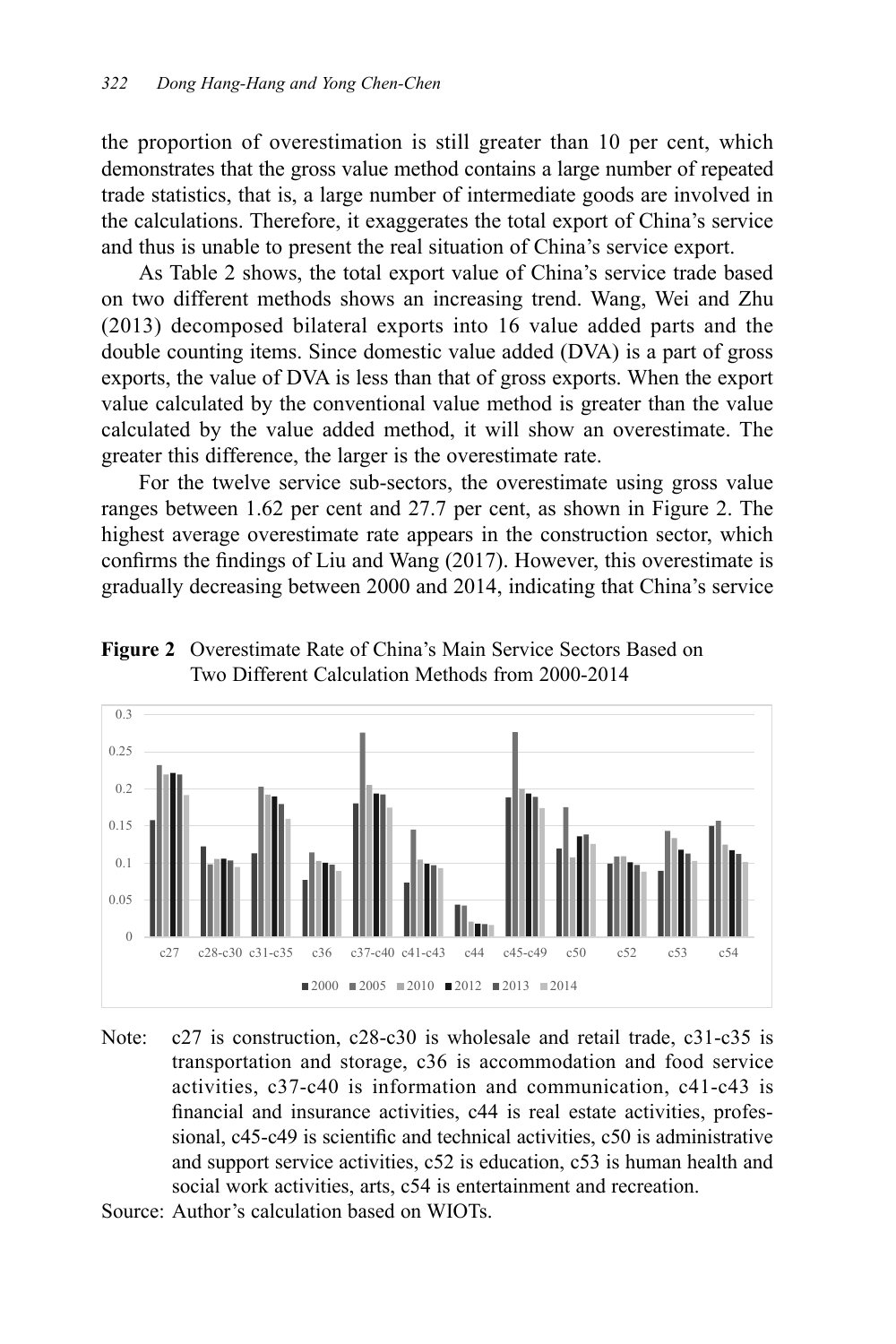industry is moving towards greater participation in segments of global value chains that capture a higher value (Liu and Wang, 2017).

According to Figure 2, some sectors such as construction, transportation and storage, accommodation and food service, human health and social work have overestimates that were rising. The rest of the service sectors such as information and communication, real estate activities, professional, scientific and technical, arts, entertainment and recreation show a decreasing overestimate trend. The overestimate rate of another two sectors, administrative and support services, remains unchanged around 10 per cent, while the education sector remains stable at 1 per cent.

These findings reveal both good and bad news for China's service exports. The good news is that with China's strengthening technological capability, technologically related services deficits are shrinking. The bad news is that other service deficits are either stagnant or rising. These findings need to be qualified in that estimated RCAs may well produce different results. It is to these RCAs that we next turn.

#### *3.4. Measuring Export Competitiveness Using the RCA Index*

The above deficits are at best indirect indicators of competitiveness. To directly measure export competitiveness of services, RCAs need to be calculated. Figure 3 shows the aggregate services exports RCA value based on conventional statistical method and value added (forward linkage) method. According to Figure 3, the RCA indices based on value added method in the last four years have been constant at around 0.8, which means that China's service trade still has a slight competitiveness disadvantage. As the figure shows, from 2000 to 2003 the estimated result based on gross value method overestimates the international competitiveness of China's service industry, hereafter the calculation result based on gross value method underestimates the international competitiveness level of China's service industry (Cao, 2016; Zheng and Yang, 2015).

Trade statistics of value-added focus on the production process and production line and it is more reasonable than the traditional gross trade statistics in measuring the scale of industrial trade. Therefore, it is acceptable to apply the RCA indices to reflect the competitiveness level of China's service industry based on the trade statistics of value-added.

RCA values of gross export and export value added (forward linkage) for China's service subsectors export have been calculated in Tables 3 and 4 respectively. It can be seen that no matter which method is applied, the RCA indices are less than 1, which means that the competitiveness of China's service trade is relatively weak. However, the RCA indices based on value added is continuously increasing over time and the gap between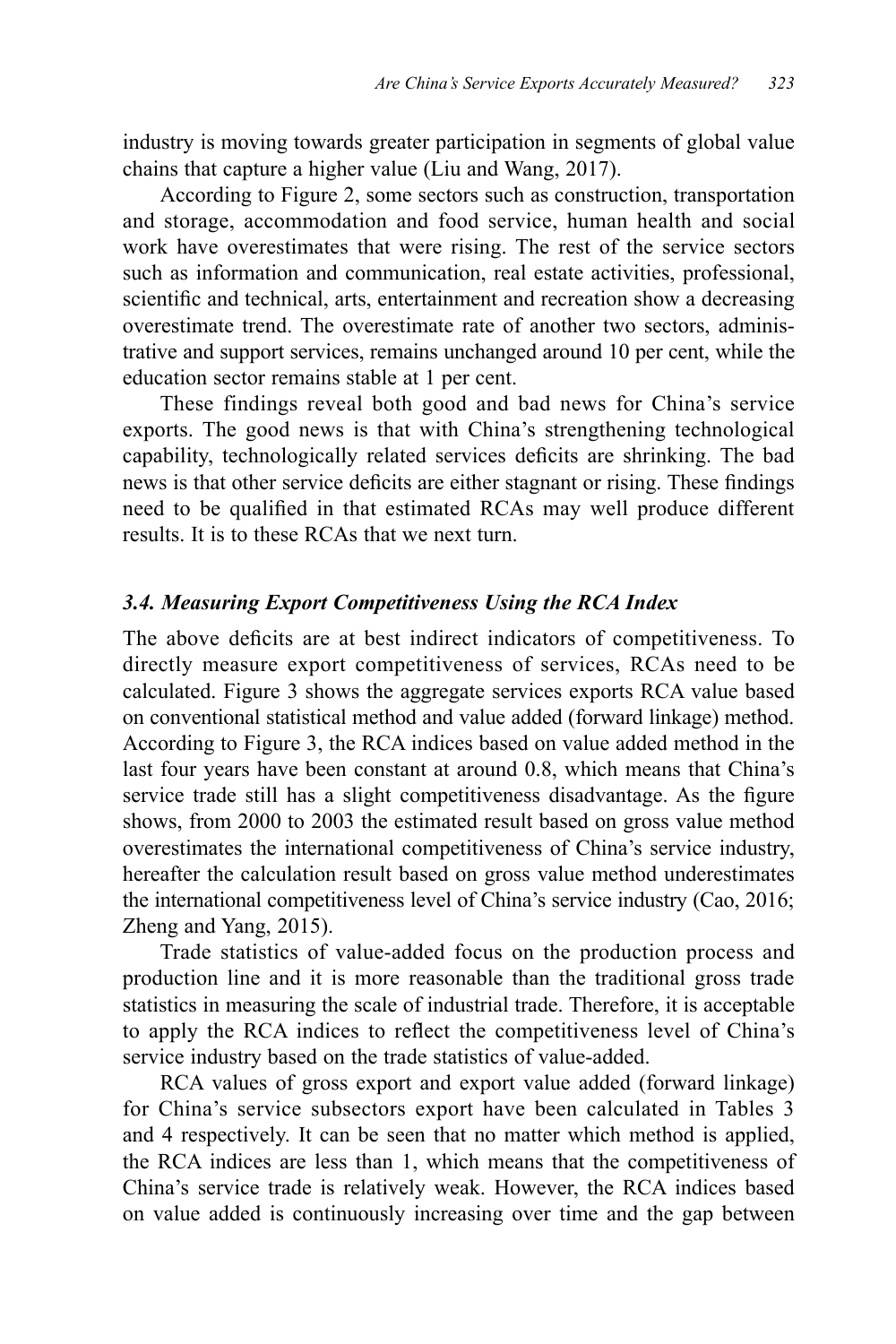



Source: Author's calculation based on WIOTs.

|           | <i>2000</i> | 2002 | 2005 | 2007 | 2008 | 2009 | 2010 |      | 2011 2012 2013 2014 |      |      |
|-----------|-------------|------|------|------|------|------|------|------|---------------------|------|------|
| c27       | 0.91        | 0.89 | 0.93 | 1.23 | 1.29 | 1.20 | 1.29 | 1.52 | 1.46                | 1.31 | 1.16 |
| $c28-c30$ | 1.20        | 1.29 | 0.81 | 0.79 | 0.93 | 1.06 | 1.01 | 1.15 | 1.23                | 1.10 | 1.11 |
| $c31-c35$ | 0.79        | 0.79 | 0.67 | 0.73 | 0.76 | 0.76 | 0.77 | 0.80 | 0.76                | 0.72 | 0.66 |
| c36       | 0.95        | 0.96 | 0.83 | 0.82 | 0.77 | 0.67 | 0.55 | 0.47 | 0.40                | 0.38 | 0.35 |
| $c37-c40$ | 0.20        | 0.17 | 0.15 | 0.19 | 0.21 | 0.20 | 0.22 | 0.25 | 0.26                | 0.26 | 0.21 |
| $c41-c43$ | 0.01        | 0.02 | 0.02 | 0.03 | 0.04 | 0.05 | 0.07 | 0.09 | 0.11                | 0.09 | 0.10 |
| c44       | 0.00        | 0.00 | 0.00 | 0.00 | 0.00 | 0.00 | 0.00 | 0.00 | 0.00                | 0.00 | 0.00 |
| $c45-c49$ | 1.24        | 1.22 | 1.05 | 1.18 | 1.26 | 1.23 | 1.17 | 1.17 | 1.06                | 0.86 | 0.84 |
| c50       | 0.00        | 0.00 | 0.00 | 0.00 | 0.00 | 0.00 | 0.00 | 0.00 | 0.06                | 0.05 | 0.05 |
| c52       | 0.17        | 0.20 | 0.15 | 0.16 | 0.16 | 0.14 | 0.14 | 0.15 | 0.14                | 0.15 | 0.14 |
| c53       | 0.00        | 0.00 | 0.00 | 0.36 | 0.35 | 0.26 | 0.23 | 0.22 | 0.19                | 0.22 | 0.18 |
| c54       | 5.57        | 5.74 | 2.18 | 1.57 | 1.55 | 1.33 | 1.28 | 1.24 | 1.16                | 1.05 | 0.86 |
|           |             |      |      |      |      |      |      |      |                     |      |      |

**Table 3** RCA Indices of China's Major Sectors Based on Gross Value Method

Note: c27 is construction, c28-c30 is wholesale and retail trade, c31-c35 is transportation and storage, c36 is accommodation and food service activities, c37-c40 is information and communication, c41-c43 is financial and insurance activities, c44 is real estate activities, professional, c45-c49 is scientific and technical activities, c50 is administrative and support service activities, c52 is education, c53 is human health and social work activities, arts, c54 is entertainment and recreation.

Source: Author's calculation based on WIOTs.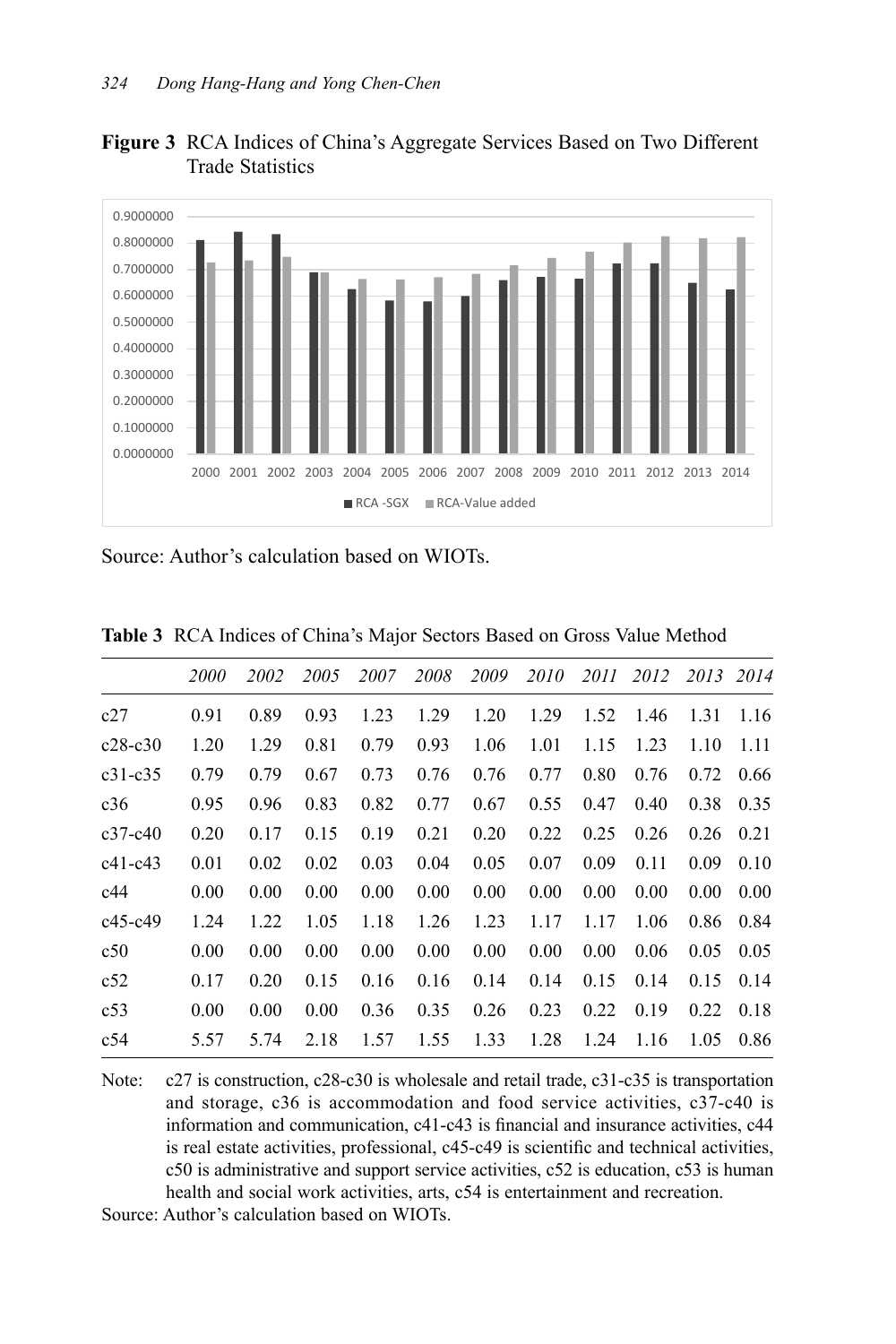|             | <i>2000</i> | 2002 | 2005 | 2007 | 2008 | 2009 | 2010 | 2011 | 2012 | 2013 | 2014 |
|-------------|-------------|------|------|------|------|------|------|------|------|------|------|
| c27         | 0.38        | 0.32 | 0.22 | 0.25 | 0.30 | 0.31 | 0.37 | 0.43 | 0.45 | 0.48 | 0.44 |
| $c28-c30$   | 0.90        | 0.98 | 0.82 | 0.78 | 0.88 | 0.99 | 1.05 | 1.13 | 1.18 | 1.16 | 1.18 |
| $c31 - c35$ | 1.07        | 1.04 | 0.89 | 0.88 | 0.87 | 0.85 | 0.84 | 0.88 | 0.88 | 0.86 | 0.85 |
| c36         | 1.16        | 1.22 | 1.27 | 1.25 | 1.25 | 1.16 | 1.05 | 0.98 | 0.97 | 0.94 | 0.93 |
| $c37-c40$   | 0.42        | 0.42 | 0.43 | 0.43 | 0.38 | 0.32 | 0.30 | 0.31 | 0.31 | 0.31 | 0.30 |
| $c41-c43$   | 0.74        | 0.67 | 0.58 | 0.77 | 0.85 | 0.85 | 0.89 | 0.94 | 0.97 | 1.01 | 1.04 |
| c44         | 0.54        | 0.53 | 0.55 | 0.75 | 0.69 | 0.84 | 0.93 | 0.96 | 1.00 | 0.99 | 0.98 |
| $c45-c49$   | 0.48        | 0.51 | 0.60 | 0.65 | 0.67 | 0.72 | 0.74 | 0.74 | 0.75 | 0.72 | 0.74 |
| c50         | 0.01        | 0.01 | 0.02 | 0.02 | 0.02 | 0.03 | 0.03 | 0.03 | 0.05 | 0.04 | 0.04 |
| c52         | 0.46        | 0.50 | 0.51 | 0.48 | 0.47 | 0.48 | 0.39 | 0.34 | 0.34 | 0.35 | 0.40 |
| c53         | 0.56        | 0.61 | 0.91 | 1.00 | 0.84 | 0.64 | 0.44 | 0.35 | 0.29 | 0.30 | 0.32 |
| c54         | 2.22        | 2.71 | 1.66 | 1.40 | 1.39 | 1.38 | 1.32 | 1.33 | 1.34 | 1.30 | 1.29 |

**Table 4** RCA Indices of China's Major Sectors Based on Value Added Method

Note: c27 is construction, c28-c30 is wholesale and retail trade, c31-c35 is transportation and storage, c36 is accommodation and food service activities, c37-c40 is information and communication, c41-c43 is financial and insurance activities, c44 is real estate activities c45-c49 is professional, scientific and technical activities, c50 is administrative and support service activities, c52 is education, c53 is human health and social work activities, c54 is arts, entertainment and recreation.

Source: Author's calculation based on WIOTs.

the two statistical methods is gradually narrowing. This means that the competitiveness of China's service industry has progressively improved. The RCA indices based on the gross value is greater than those based on the value-added method in 2000, but this situation was reversed after 2003. Since the value-added method eliminates the double counting items of intermediate products, it reflects the real competitiveness situation of China's service industry (Koopman *et al.*, 2010).

Comparing the two different statistical methods, the RCA indices of some sectors calculated by gross value such as construction, wholesale and retail trade overestimate the real competitiveness of Chinese service industry. However, the international competitiveness of most of the sub-sectors of the Chinese service industry namely transportation and storage, accommodation and food service, information and communication activities, financial and insurance activities, real estate activities, professional, scientific and technical activities, administrative and support service activities, education, human health and social work activities, arts, entertainment and recreation appear to be underestimated.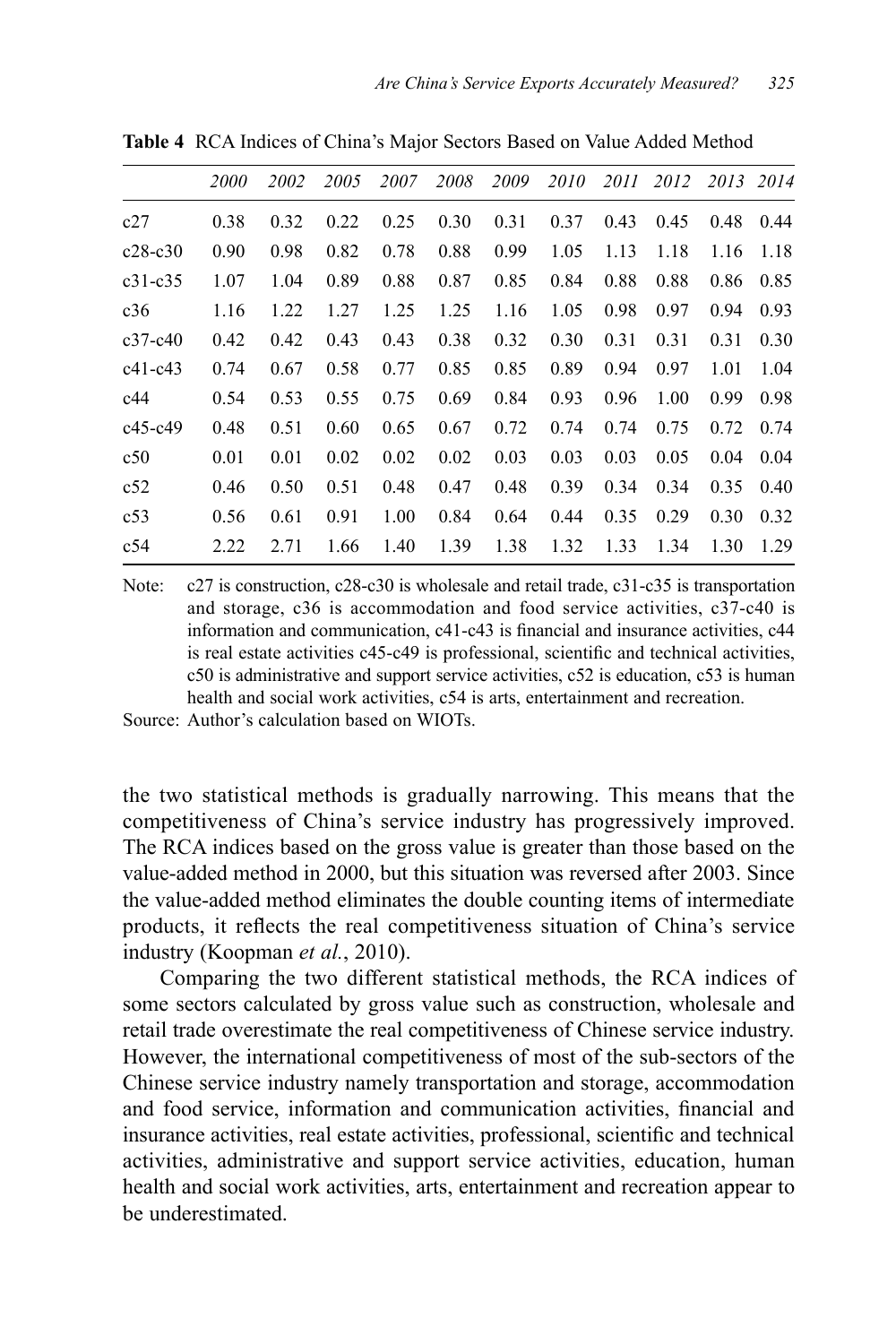After analysing, it is realized that the gross value method fails to reflect the real competitiveness level of Chinese service industry (Li and Zhang, 2015). The competitiveness of most sub-sectors of Chinese service industry is underestimated based on the gross value method. It indicates that the export competitiveness of Chinese service industry calculated by value added method is relatively stronger than calculated by gross value method (Cao, 2016). From the perspective of the whole service industry, the international competitiveness of Chinese service trade export is gradually increasing if estimated based on trade in value added.

From the discussion above, it can be seen that no matter which method is used, the RCA indices of sub-sectors are less than 1 except for the RCA indices of the arts, entertainment and recreation sector. It means that the international competitiveness of most sub-sectors is still at the level of competitive disadvantage. However, the comparative disadvantage of the sub-sectors has gradually reduced over time (Cao, 2016). The RCA indices of wholesale and retail trade, transportation and storage, accommodation and food services, financial and insurance activities, real estate activities remained at around 1, which means the comparative advantage of these sectors are at

|             |       | Variance – Gross Value Method – Variance – Value Added Method |
|-------------|-------|---------------------------------------------------------------|
| c27         | 0.038 | 0.007                                                         |
| $c28-c30$   | 0.027 | 0.020                                                         |
| $c31 - c35$ | 0.002 | 0.006                                                         |
| c36         | 0.044 | 0.015                                                         |
| $c37-c40$   | 0.001 | 0.003                                                         |
| $c41-c43$   | 0.001 | 0.023                                                         |
| c44         | 0.000 | 0.036                                                         |
| $c45-c49$   | 0.000 | 0.009                                                         |
| c50         | 0.016 | 0.000                                                         |
| c52         | 0.001 | 0.003                                                         |
| c53         | 0.000 | 0.055                                                         |
| c54         | 3.321 | 0.240                                                         |

**Table 5** Variance between Two Different Statistical Methods from 2000-2014

Note: c27 is construction, c28-c30 is wholesale and retail trade, c31-c35 is transportation and storage, c36 is accommodation and food service activities, c37-c40 is information and communication, c41-c43 is financial and insurance activities, c44 is real estate activities, professional, c45-c49 is scientific and technical activities, c50 is administrative and support service activities, c52 is education, c53 is human health and social work activities, arts, c54 is entertainment and recreation.

Source: Author's calculation based on WIOTs.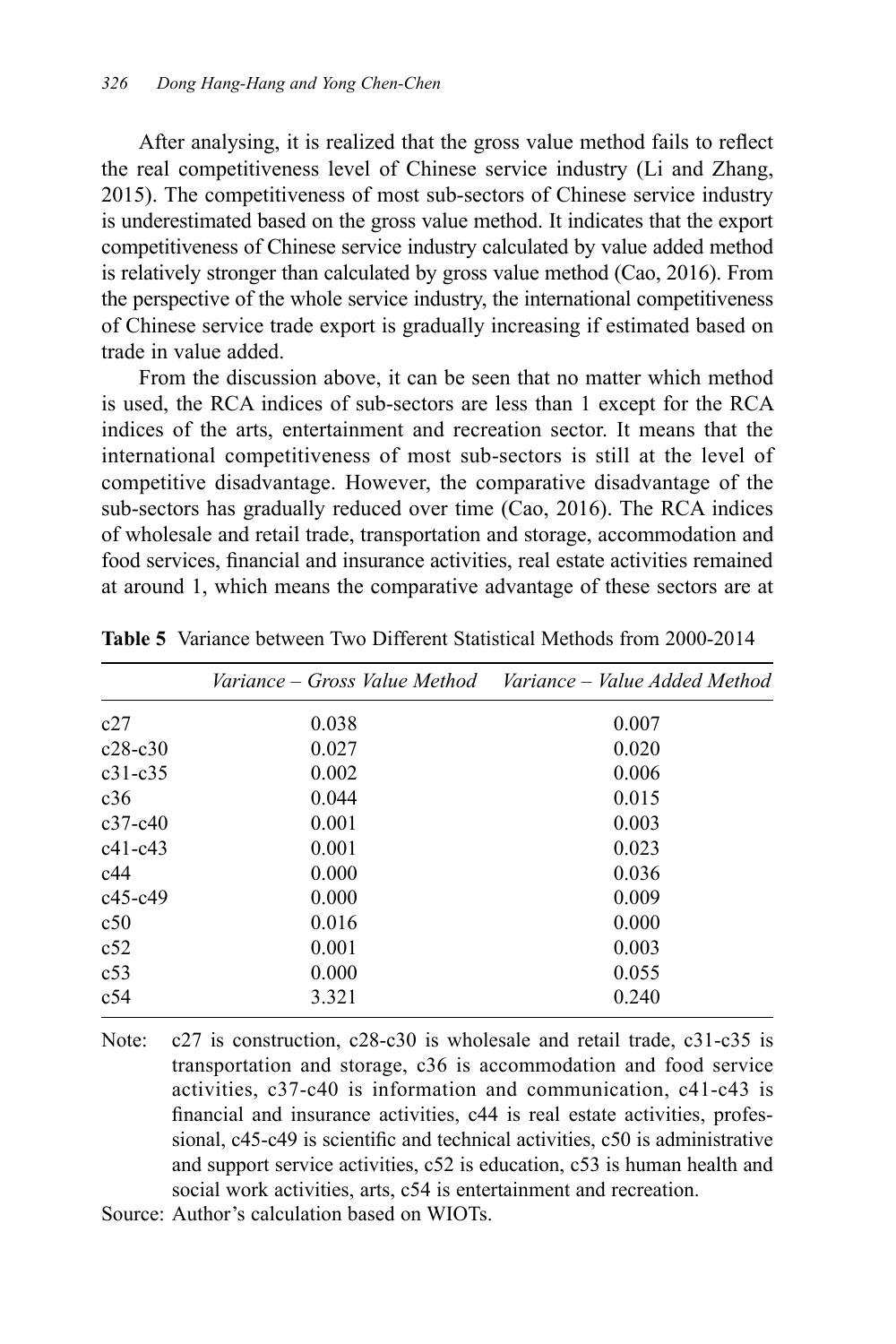par with the international standard. However, the RCA indices of information and communication, education, human health and social work activities vary from around 0.2 to 0.5, which shows a weak comparative advantage. This is especially the case for the administrative and support service activities sector which appears to have the weakest comparative advantage. Hence one can see that the comparative advantage of Chinese service industry is still concentrated on the labour-intensive services, while the comparative disadvantage lies in capital and technology-intensive services.

Table 5 describes the different variances between gross value method and value added method. Since the gross value method is not the net value, the variance of most service sectors is larger than the variance calculated by value added method, such as construction, wholesale and retail trade, accommodation and food service activities, administrative and support service activities and entertainment and recreation.

As shown in Table 6, it can be seen that most of China's service sectors fall in the range of RCA<0.8 except some sectors which have revealed comparative advantage, such as arts, entertainment and recreation, wholesale and retail trade, financial and insurance activities, which means that China's trade in service has a significant disadvantage globally; China still has a long journey to go to gain competitive advantage in the export of services (Dai, 2015).

| Very strong<br>competitive<br>advantage<br>$(RCA \geq 2.5)$ | Strong<br>competitive<br>advantage<br>(1.25<<br>RCA < 2.5 | Has a revealed<br>competitive<br>advantage<br>$(1 \leq RCA \leq$<br>1.25) | Strong<br>competitive<br>advantage<br>(0.85)<br>RCA<1) | Very strong<br>competitive<br>disadvantage<br>RCA<0.8 |
|-------------------------------------------------------------|-----------------------------------------------------------|---------------------------------------------------------------------------|--------------------------------------------------------|-------------------------------------------------------|
| None                                                        | c54                                                       | $c28-c30$ ,<br>$c41-c43$                                                  | $c31-c35,$<br>c36, c44                                 | $c27, c37-c40$<br>c45-c49, c50,<br>c52, c53           |

**Table 6** RCA Indices of China's Service Sectors Based on Value Added Method in 2014

Note: c27 is construction, c28-c30 is wholesale and retail trade, c31-c35 is transportation and storage, c36 is accommodation and food service activities, c37-c40 is information and communication, c41-c43 is financial and insurance activities, c44 is real estate activities, professional, c45-c49 is scientific and technical activities, c50 is administrative and support service activities, c52 is education, c53 is human health and social work activities, arts, c54 is entertainment and recreation.

Source: Author's calculation based on WIOTs.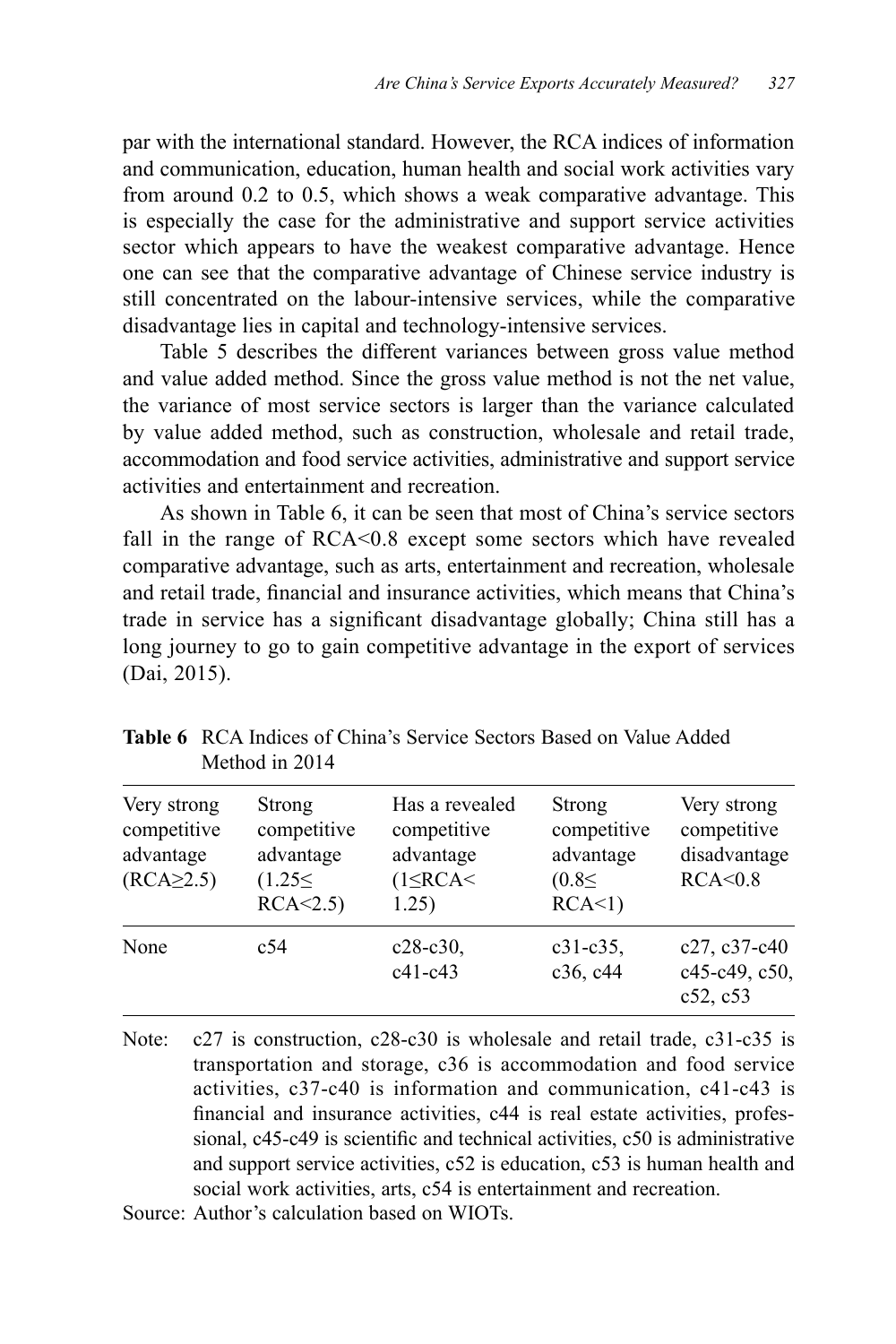#### **4. Comparing Data Estimates**

Comparing RCA estimates based on the two data sets, the competitiveness of some sectors calculated by gross value overestimate the real competitiveness of some Chinese service sectors, such as construction, wholesale and retail trade. For most other sectors RCAs estimated using gross values underestimate their competitiveness. These sectors are transportation and storage, accommodation and food service, information and communication activities, financial and insurance activities, real estate activities, professional, scientific and technical activities, administrative and support service activities, education, human health and social work activities, arts, entertainment and recreation.

With RCA indices of sub-sectors less than  $1$  – construction, information and communication, scientific and technical activities, administrative and support service activities, education and human health and social work activities – regardless of the data used, the international competitiveness of these sub-sectors is still at a competitive disadvantage. However, this disadvantage has gradually reduced over time. The RCA indices of wholesale and retail trade, transportation and storage, accommodation and food services, financial and insurance activities, real estate activities remain at around 1, which means the comparative advantage of these sectors are on par with the international standard.

However, the RCA indices of information and communication technology, education, human health and social work activities vary from around 0.2 to 0.5, which show substantial comparative disadvantage. The administrative and support service activities sector appears to be the weakest. Hence, one can conclude that the comparative advantage of the Chinese service industry is still concentrated in labour-intensive activities, while its comparative disadvantage lies in capital and technology-intensive services, as also found by Cao (2016) and Chen and Zhang (2010). This paper draws on Zheng and Yang's (2015) method of dividing service industries mainly into labourintensive, capital intensive, knowledge intensive and social. Labour-intensive includes construction, wholesale and retail trade, accommodation and food service activities. Capital intensive sectors are transportation and storage, information and communication technology, and real estate activities. Financial and insurance activities are knowledge intensive. Health, education and public services are social services.

From the above analysis, it can be seen that the sectors with low value added – information and communication technology, education, administrative and support service activities, human health and social work activities also have low RCAs, a double disadvantage.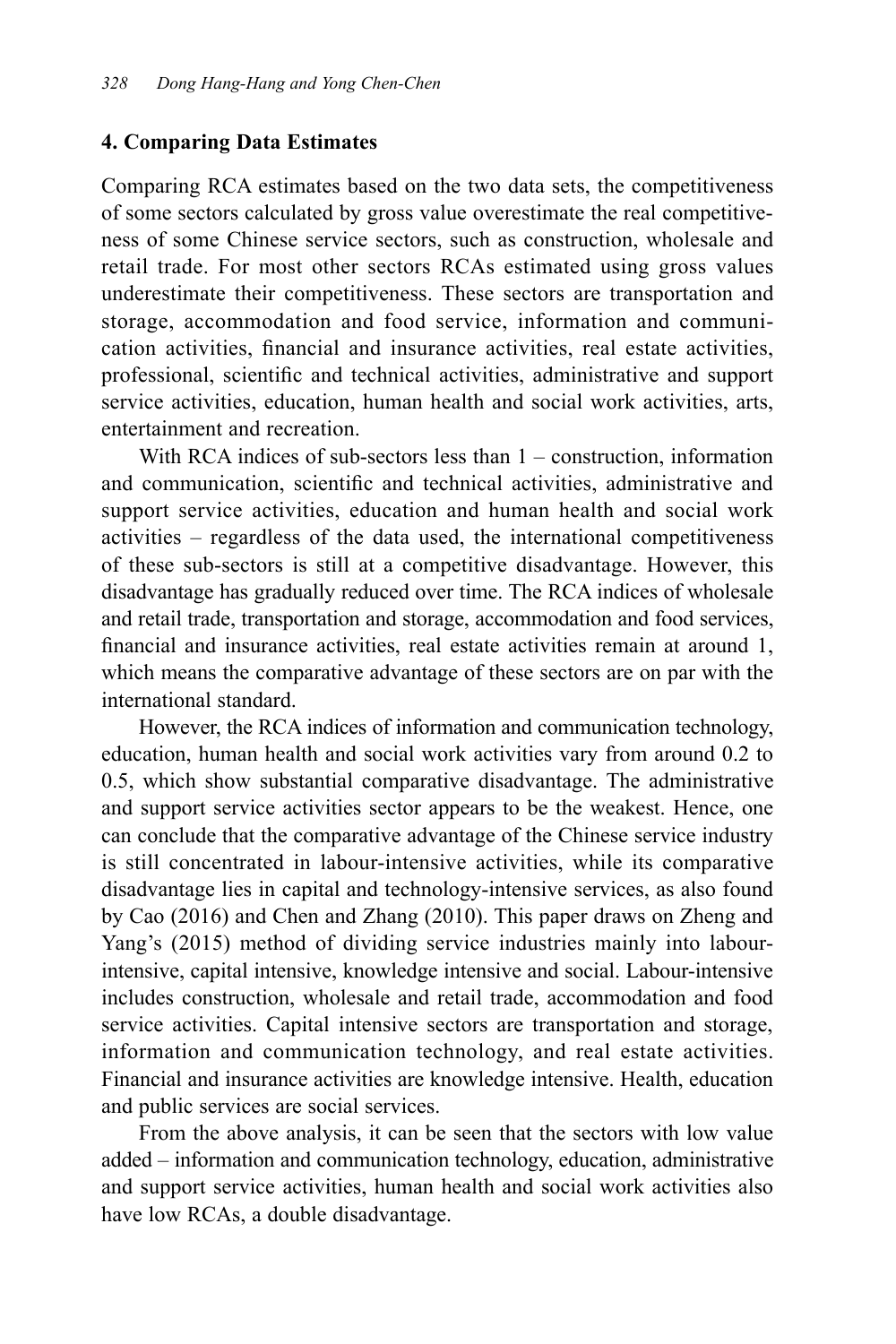#### **5. Conclusion**

RCA indices of Chinese service exports calculated using different definitions of exports (gross values and forward-linkage value-added) turn out to be less than 1 no matter which definition is used, suggesting that these exports suffer comparative disadvantage. However, estimates based on gross values of exports undervalue China's service exports' competitiveness. Further, these RCA indices have been increasing in recent years, suggesting that this comparative disadvantage is gradually diminishing, and should reach parity in the not too distant future.

Additionally, RCA indices based on forward-linkage value added for major service export sectors show that only the sectors wholesale and retail trade, financial and insurance activities, arts, entertainment, and recreation are less disadvantaged, but as indicated earlier their competitiveness is improving over time. The sectors that do relatively well belong to the more traditional service sectors, while others that require human capital depth, technology and capital suffer greater comparative disadvantage. Since ICT and other "knowledge-based" sectors not only have low RCAs but also low value added, this means China, in addition to efforts to strengthen RCA, also needs to move up the value chain in its production of these goods and services.

From a policy perspective, it could be argued that as China moves from labour intensive to higher value-added goods production and as its human capital base deepens, the comparative advantage of its service exports will likewise strengthen. However, rather than wait for this to materialize, policy measures to promote greater competitiveness for the wholesale and retail trade, transforming and upgrading the industry based on the new normal consumer demand and speeding up inter-industry integration can be attempted. For example, it could combine the wholesale and retail with high-tech industry, especially with the integration of the Internet industry. Integrative development can be achieved by gathering tourism industry with wholesale and retail, accommodation, entertainment and other services. However, specific policy prescriptions lie outside the scope of this paper.

Finally, future research should focus on the determinants of sectoral competitiveness so that the main drivers for China's services trade and the strengths and weaknesses of these drivers can be identified and policies developed to strengthen them.

#### **Notes**

Dong Hang-Hang, is a PhD candidate at the Department of Economics, Faculty of Economics and Administration, University of Malaya. She is writing a thesis on measuring China's service exports and implications of an alternative measurement approach. She can be reached at  $\langle$ donghanghang1991@gmail.com>.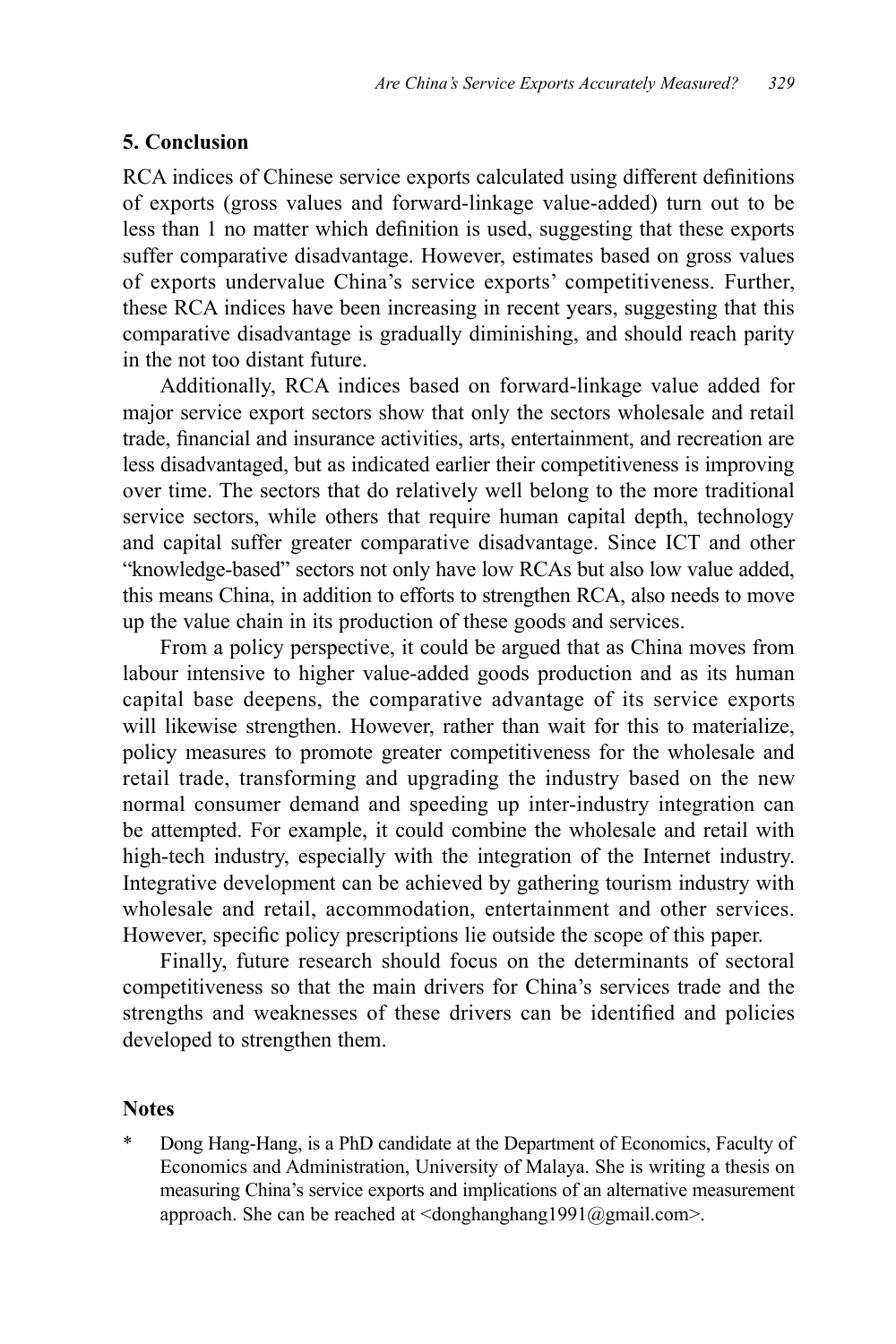- \*\* Yong Chen-Chen, PhD, is Associate Professor of the Department of Economics, Faculty of Economics and Administration, University of Malaya. Her research interests include International Economics (International Trade, Labour Economics and Applied Economics). She can be reached at  $\langle c \rangle$  =  $\langle c \rangle$  =  $\langle c \rangle$  =  $\langle c \rangle$  =  $\langle c \rangle$  =  $\langle c \rangle$  =  $\langle c \rangle$  =  $\langle c \rangle$  =  $\langle c \rangle$  =  $\langle c \rangle$  =  $\langle c \rangle$  =  $\langle c \rangle$  =  $\langle c \rangle$  =  $\langle c \rangle$  =  $\langle c \rangle$  =  $\langle c \rangle$  =  $\langle c \rangle$  =  $\langle c \$
- 1. Koopman *et al*. (2010) took into account the international division of labour in their estimation of value added. They proposed a method to decompose a country's exports into domestic and foreign value added share based on a country's input–output (I/O) table.
- 2. The mathematics used in this method is not reported in this paper. Details are available in Wang, Wei and Zhu (2013) and Koopman, Wang and Wei (2014), and can be supplied on request.

#### **References**

- Balassa, B. (1965). "Trade Liberalisation and 'Revealed' Comparative Advantage", *The Manchester School*, Vol. 33, No. 2, pp. 99-123. https://doi.org/10.1111/ j.1467- 9957.1965.tb00050.x
- Balassa, B. (1977). "'Revealed' Comparative Advantage Revisited: An Analysis of Relative Export Shares of the Industrial Countries, 1953–1971. *The Manchester School*, Vol. 45, No. 4, pp. 327-344. https://doi.org/10.1111/j.1467-9957.1977. tb00701.x
- Brakman, S. and Van Marrewijk, C. (2017). "A closer look at revealed comparative advantage: Gross-versus value-added trade flows", *Papers in Regional Science*, Vol. 96, No. 1, pp. 61-92. https://doi.org/10.1111/pirs.12208
- Burgess, D.F. (1990). "Services as intermediate goods: The issue of trade liberalization", in R.W. Jones and A.D. Krueger (eds.), *The Political Economy of International Trade*, Cambridge: Basil Blackwell, pp. 122-139.
- Cao, Y. (2016). "China's Service Trade Competitiveness: A Study Based on Valueadded Trade", Proceedings of the International Conference on Applied Social Science Research (ICASSR 2015), Beijing, 22-23 May 2015.
- Chen, H. and Zhang, G.R. (2010). "An Empirical Study on the International Competitiveness of China's Service Trade", *Management of the World*, Vol. 10, pp. 13-23.
- 陈虹 & 章国荣 (2010). 中国服务贸易国际竞争力的实证研究. 管理世界, (10), 13-23.
- Chen, W. and Li, Q. (2014). "A Perspective of China's Export Scale under the Division of the Global Value Chain – Based on the Method of Increasing Value Trade Accounting", *Financial Economy*, Vol. 35, No. 7, pp. 107-115.
- 陈雯 & 李强. (2014). 全球价值链分工下我国出口规模的透视分析——基于增加 值贸易核算方法, 财贸经济, 35(7), 107-115.
- Dai, X. (2015). "The International Competitiveness of China's Manufacturing Industry-Based on Trade in Value Added", *China's Industrial Economy*, Vol. 1, pp. 78-88.
- 戴翔 (2015). 中国制造业国际竞争力—基于贸易附加值的测算. 中国工业经济 (1), 78-88.
- Deardorff, A.V. (1984). "Comparative Advantage and International Trade and Investment in Services", Centre for the Study of International Economic Relations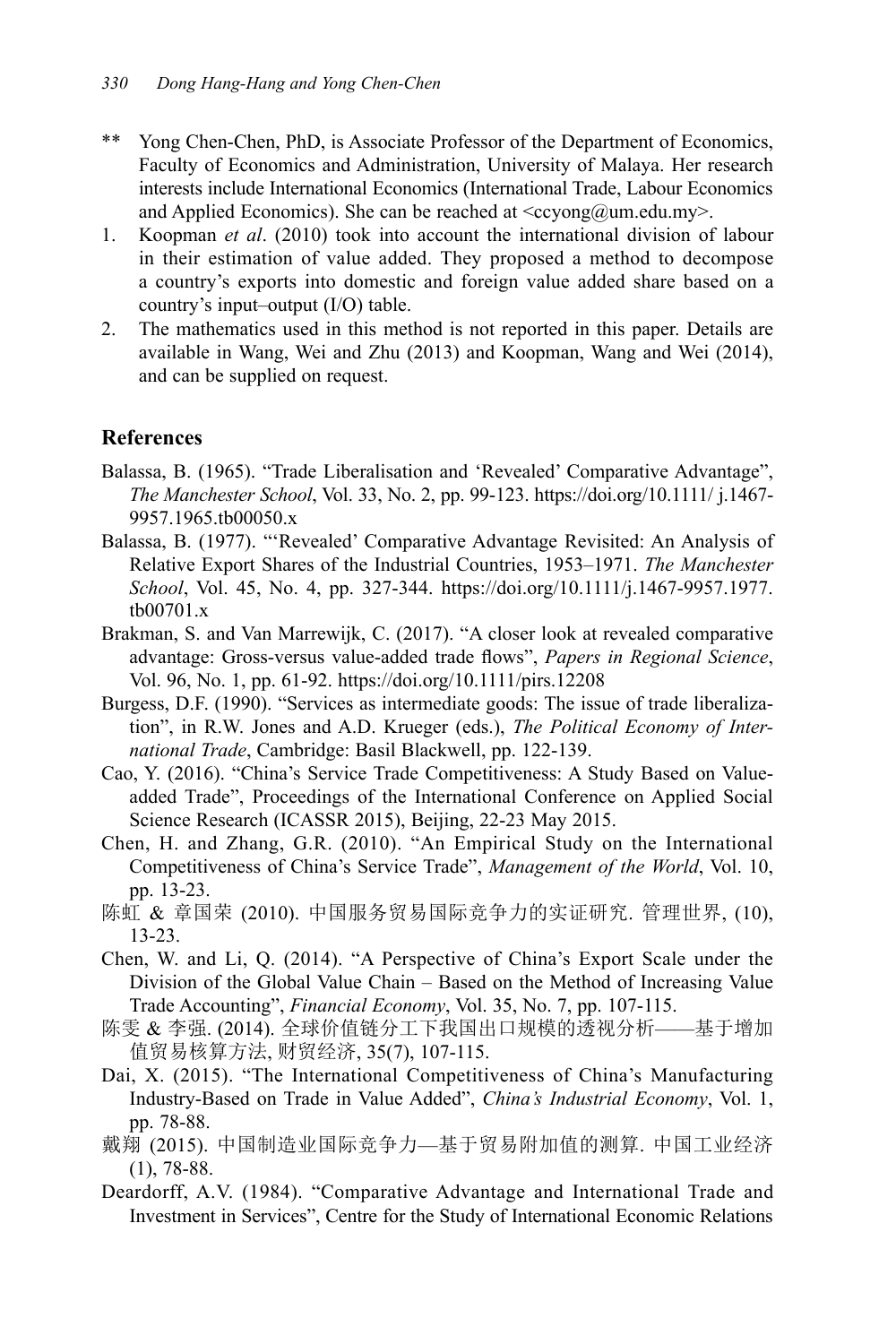Working Paper, No. 8441C. London, ON: Department of Economics, University of Western Ontario.

- Hindley, B. and Smith, A. (1984). "Comparative Advantage and Trade in Services", *The World Economy*, Vol. 7, No. 4, pp. 369-390.
- Huang, M.Y. and Deng, X.H. (2010). "An Analysis of the International Competitiveness of China's Financial Service Trade – Based on the Analysis Statistics of Bop and Fats", *World Economy Research*, Vol. 5, pp. 7-13.
- 黄满盈 & 邓晓虹 (2010). 中国金融服务贸易国际竞争力分析——基于bop和fats 统计的分析. 世界经济研究 (5), 7-13.
- Jones, R.W. and Ruane, F. (1990). "Appraising the Options for International Trade in Services", *Oxford Economic Papers*, Vol. 42, No. 4, pp. 672-687. https://doi. org/10.1093/oxfordjournals.oep.a041970
- Koopman, R., Powers, W., Wang, Z. and Wei, S.-J. (2010). "Give Credit Where Credit Is Due: Tracing Value Added in Global Production Chains", NBER Working Paper, No. 16426, Cambridge, MA: National Bureau of Economic Research.
- Koopman, R., Wang, Z., & Wei, S.-J. (2012). "The Value-added Structure of Gross Exports and Global Production Network", paper for presentation at the final WIOD Conference on "Causes and Consequences of Globalization", Groningen, the Netherlands, 24-26 April.
- Koopman, R., Wang, Z., & Wei, S. J. (2014). "Tracing Value-added and Double Counting in Gross Exports", *American Economic Review*, 104(2): 459-494. https:// doi.org/10.1257/aer.104.2.459
- Li, H. and He, M.B. (2012). "The Current Situation of China's Educational Service Trade and It's International Competitiveness", *Finance and Economics*, Vol. 1, pp. 38-39.
- 李宏 & 何穆彬. (2012). 中国教育服务贸易的现状及其国际竞争力. 财经科学 (1), 38-39.
- Li, Y.F. and Zhang, Z.M. (2015). "An Analysis of International Competitiveness of China's Service Trade – Based on the Perspective of Value-added Trade", *Contemporary Economic Research*, Vol. 233, No. 2, pp. 67-73.
- 李玉峰 & 张志明. (2015). 中国服务贸易国际竞争力分析—基于增加值贸易视角. 当代经济研究, 233(2), 67-73.
- Liu, S.C. and Wang, J.L. (2017). "International Competitiveness of Chinese Service Exports from the Perspective of Value Added: Based on the World Input-Output Table 2016", *Research World*, Vol. 4, pp. 54-60.
- 刘似臣 & 汪娅兰 (2017). 贸易增加值视角下的中国服务出口国际竞争力——基 于 2016 版 WIOD 世界投入产出表. 调研世界, (4), 54-60.
- Ma, F.T. & Duan, Z.P. (2015). "Research on Value Added of China's Export Trade Based on tiva Database", *Economic and Management Review*, Vol. 2, pp. 100-105.
- 马风涛 & 段治平. (2015). 基于tiva数据库的中国出口贸易增加值研究. 经济与管 理评论 (2), 100-105.
- Melvin, J.R. (1989). "Trade in Producer Services: A Heckscher-Ohlin Approach", *Journal of Political Economy*, Vol. 97, No. 5, pp. 1180-1196.
- Organisation for Economic Co-operation and Development (OECD) (2011). *Globalisation, Comparative Advantage and the Changing Dynamics of Trade*. Paris: OECD Publishing.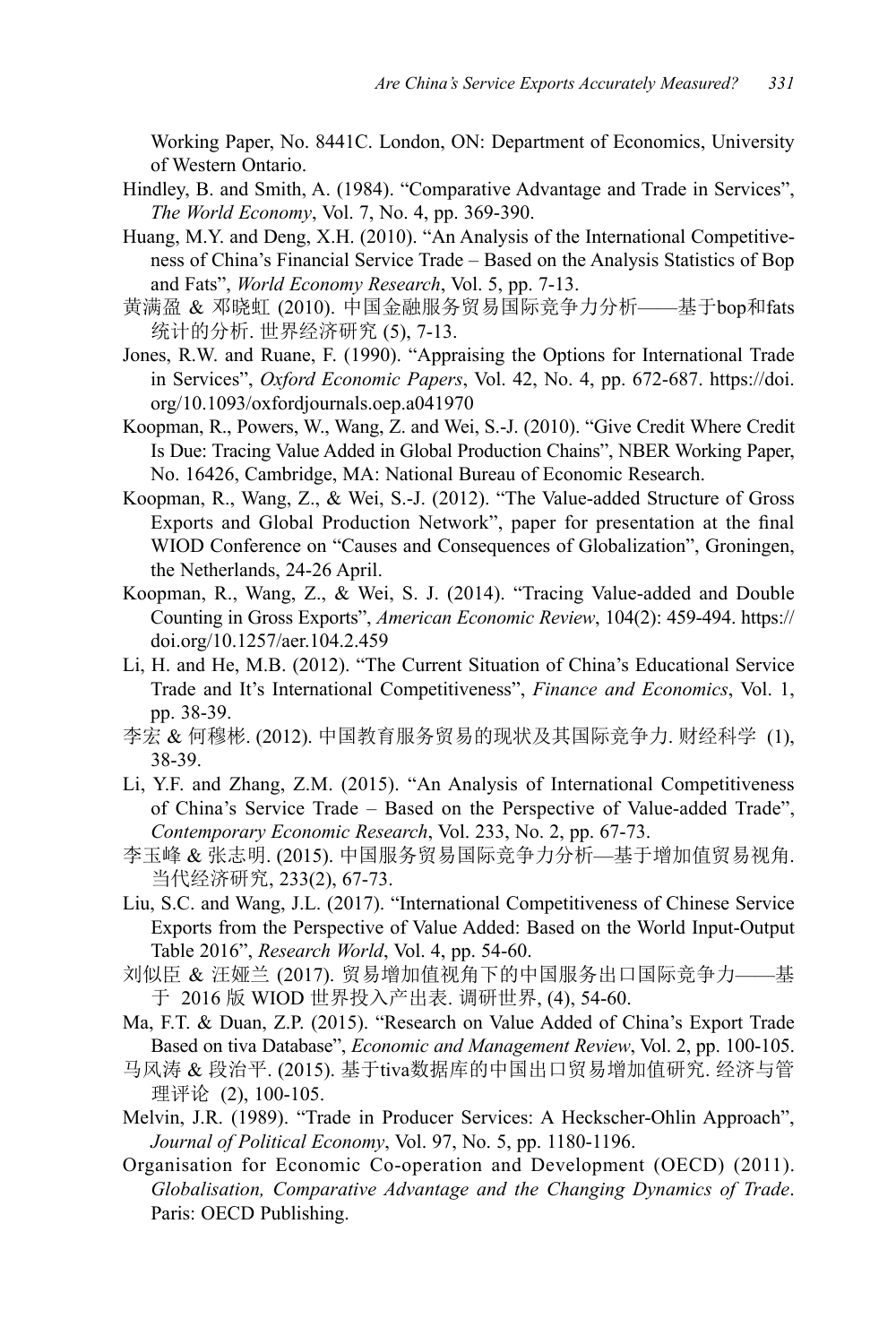- Peterson, J. and Barras, R. (1987). "Measuring International Competitiveness in Services", *The Service Industries Journal*, Vol. 7, No. 2, pp. 131-142. https://doi. org/10.1080/02642068700000014
- Sapir, A. (1982). "Trade in Services: Policy Issues for the Eighties", ULB Institutional Repository No. 2013/8282. ULB--Universite Libre de Bruxelles.
- Sapir, A. (1986). "Trade in Investment-related Technological Services", *World Development*, Vol. 14, No. 5, pp. 605-622.
- Seyoum, B. (2007). "Revealed Comparative Advantage and Competitiveness in Services: A Study with Special Emphasis on Developing Countries", *Journal of Economic Studies*, Vol. 34, No. 5, pp. 376-388. https://doi.org/10.1108/ 01443580710823194
- United Nations Conference on Trade and Development (UNCTAD) (2000). *World Investment Report 2000: Cross-border Mergers and Acquisitions and Development,* New York and Geneva: United Nations.
- Wang, Z., Wei, S.-J. and Zhu, K. (2013). "Quantifying International Production Sharing at the Bilateral and Sector Levels", NBER Working Paper No. w19677, Cambridge, MA: National Bureau of Economic Research.
- WTO (2012). *International Trade Statistics*, Geneva, Switzerland: World Trade Organization.
- WTO (2013). *International Trade Statistics*, Geneva, Switzerland: World Trade Organization.
- WTO (2015). *International Trade Statistics*, Geneva, Switzerland: World Trade Organization.
- Yang, L.L. (2009). "Analysis of Competitiveness and Trade Similarity of Service Trade in 'BRICs'", *International Economics and Trade Exploration*, Vol. 8, pp. 74-79.
- 杨丽琳 (2009). "金砖四国"服务贸易的竞争力与贸易相似度分析. 国际经贸探索 (8), 74-79.
- Yao, H.T. and Fang, X.L. (2013). "An Empirical Analysis on Competitiveness and Influencing Factors of Service Sectors in Brics", *International Trade Issue*, Vol. 2, pp. 100-110.
- 姚海棠 & 方晓丽 (2013). 金砖五国服务部门竞争力及影响因素实证分析. 国际贸 易问题, (2), 100-110.
- Zhao, S.H. and Li, H. (2005). Quantitative Analysis of International Competitiveness of Service Trade in the Top 10 Global Service Trade. International Trade Issues, Vol. 11, pp. 77-81.
- 赵书华 & 李辉. (2005). 全球服务贸易10强的服务贸易国际竞争力定量分析. 国 际贸易问题 (11), 77-81.
- Zhao, S.H. and Xu, C. (2007). "Analysis on the Competitiveness of Transport Service Trade in the Top 10 Global Transport Service Trade", *International Trade Issues*, 298 (10), pp. 62-68.
- 赵书华 & 徐畅 (2007). 全球运输服务贸易10强的运输服务贸易竞争力分析. 国际 贸易问题, 298(10), 62-68.
- Zheng, G.J. and Yang, L.K. (2015). "A Review of Trade in Services between China and Japan from the Perspective of Value-Added Trade", *Exploration of Economic Issues*, Vol. 8, 99-105.